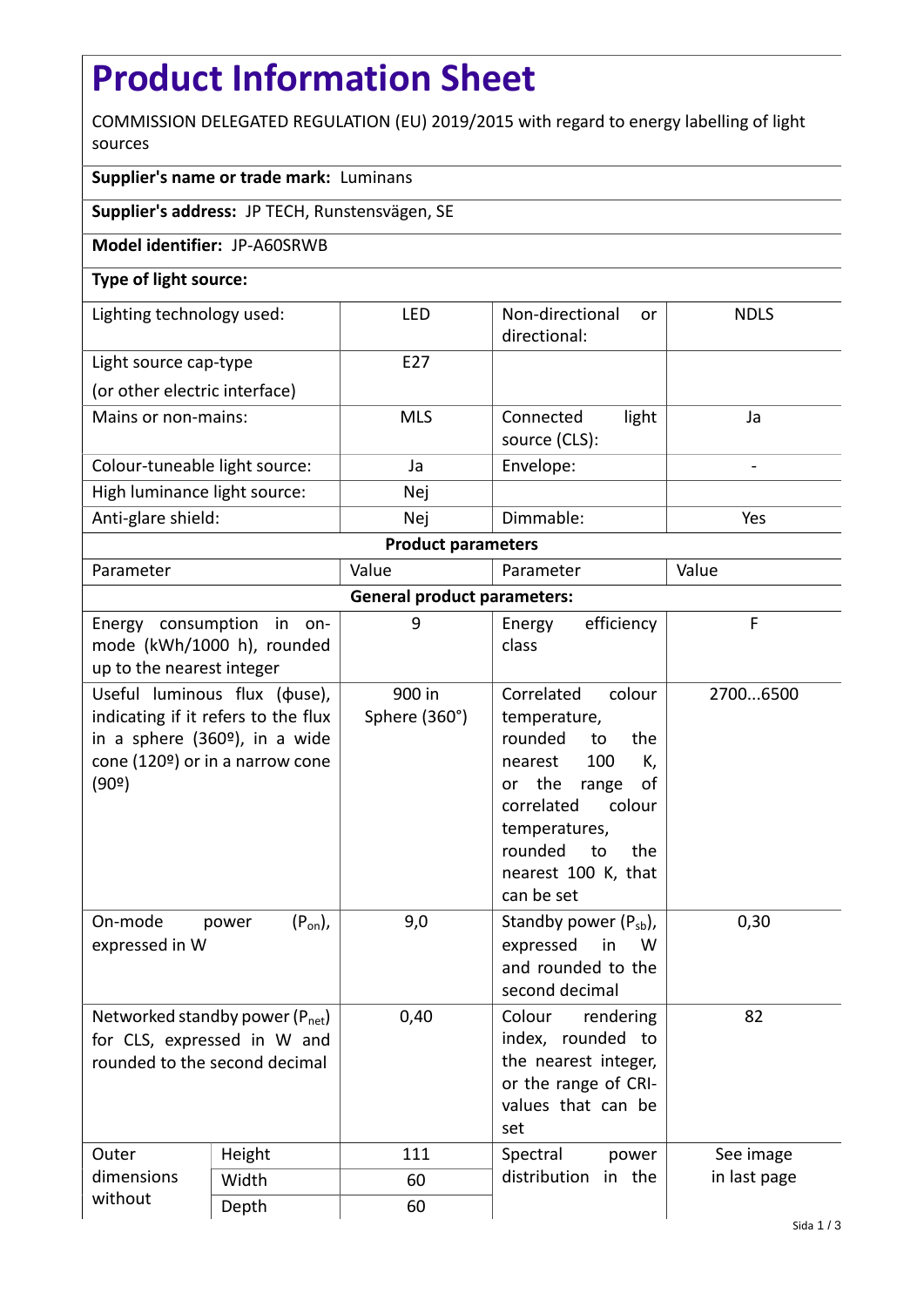| separate<br>control<br>gear,<br>lighting<br>control<br>parts<br>and<br>non-<br>lighting<br>control parts,<br>if<br>any<br>(millimetre)       |      | range 250 nm to 800<br>nm, at full-load          |                |  |  |  |
|----------------------------------------------------------------------------------------------------------------------------------------------|------|--------------------------------------------------|----------------|--|--|--|
| Claim of equivalent power <sup>(a)</sup>                                                                                                     |      | Ιf<br>equivalent<br>yes,<br>power (W)            |                |  |  |  |
|                                                                                                                                              |      | Chromaticity<br>coordinates (x and y)            | 0,307<br>0,331 |  |  |  |
| <b>Parameters for LED and OLED light sources:</b>                                                                                            |      |                                                  |                |  |  |  |
| R9 colour rendering index value                                                                                                              | 11   | Survival factor                                  | 1,00           |  |  |  |
| the lumen maintenance factor                                                                                                                 | 0,93 |                                                  |                |  |  |  |
| Parameters for LED and OLED mains light sources:                                                                                             |      |                                                  |                |  |  |  |
| displacement factor ( $cos \phi_1$ )                                                                                                         | 0,54 | Colour<br>consistency<br>in McAdam ellipses      | 3              |  |  |  |
| Claims<br>that<br>an<br>LED<br>light<br>source replaces a fluorescent<br>light source without integrated<br>ballast of a particular wattage. | (b)  | If<br>then<br>yes<br>replacement<br>claim<br>(W) |                |  |  |  |
| Flicker metric (Pst LM)                                                                                                                      | 0,1  | Stroboscopic<br>effect<br>metric (SVM)           | 0,1            |  |  |  |

(a)<sub>'-'</sub>: not applicable;

(b)<sub>'-'</sub>: not applicable;